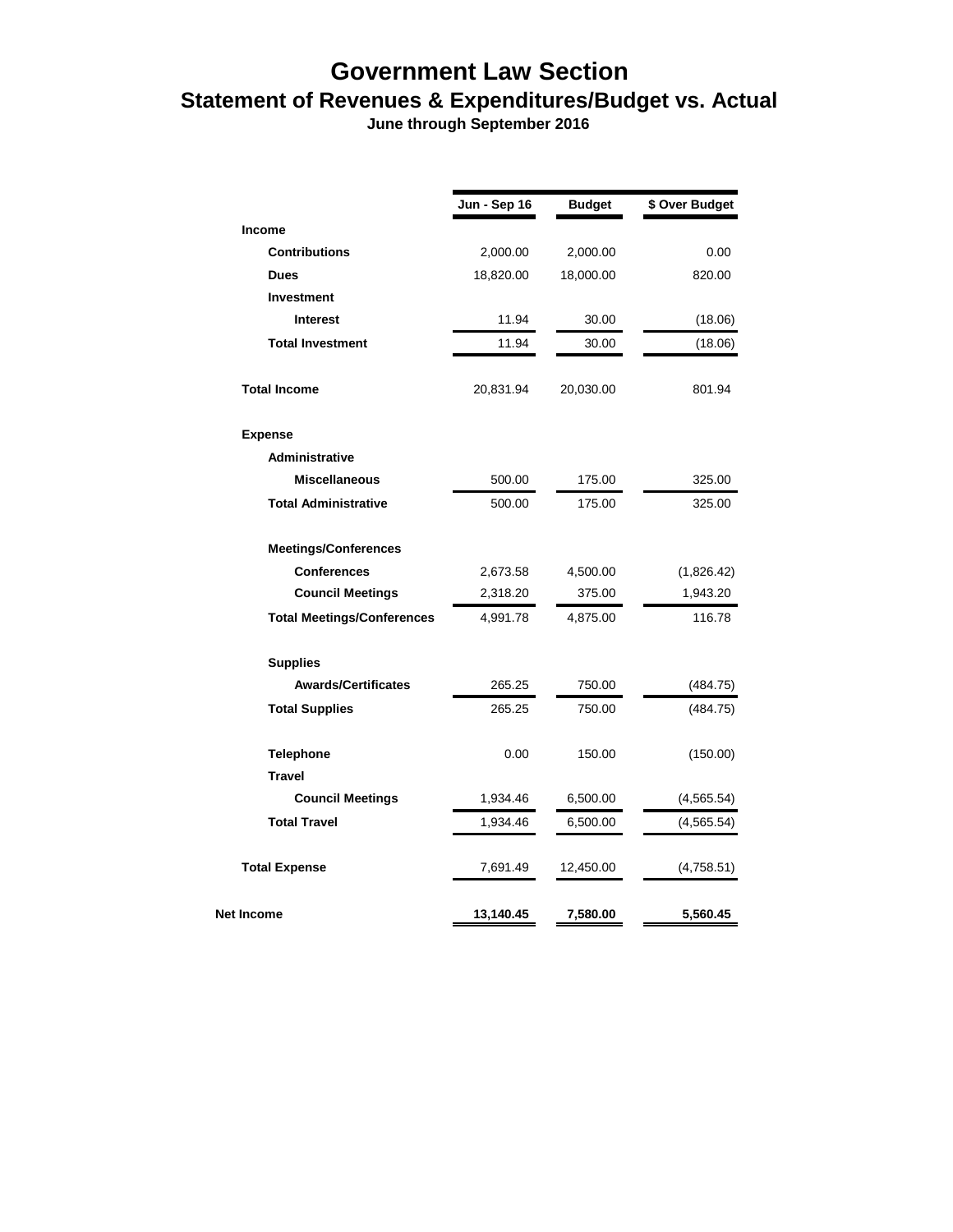## **Government Law Section Rev & Exp Prev Year Comparison**

 **June through September 2016**

|                                   | Jun - Sep 16 | <b>Jun - Sep 15</b> | \$ Change | % Change |
|-----------------------------------|--------------|---------------------|-----------|----------|
| <b>Income</b>                     |              |                     |           |          |
| <b>Contributions</b>              | 2,000.00     | 2,000.00            | 0.00      | 0.0%     |
| <b>Dues</b>                       | 18,820.00    | 16,180.00           | 2,640.00  | 16.32%   |
| Investment                        |              |                     |           |          |
| <b>Interest</b>                   | 11.94        | 10.17               | 1.77      | 17.4%    |
| <b>Total Investment</b>           | 11.94        | 10.17               | 1.77      | 17.4%    |
| <b>Total Income</b>               | 20,831.94    | 18,190.17           | 2,641.77  | 14.52%   |
| <b>Expense</b>                    |              |                     |           |          |
| <b>Administrative</b>             |              |                     |           |          |
| <b>Miscellaneous</b>              | 500.00       | 87.50               | 412.50    | 471.43%  |
| <b>Total Administrative</b>       | 500.00       | 87.50               | 412.50    | 471.43%  |
| <b>Meetings/Conferences</b>       |              |                     |           |          |
| <b>Conferences</b>                | 2,673.58     | 3,002.31            | (328.73)  | (10.95%) |
| <b>Council Meetings</b>           | 2,318.20     | 0.00                | 2,318.20  | 100.0%   |
| <b>Total Meetings/Conferences</b> | 4,991.78     | 3,002.31            | 1,989.47  | 66.27%   |
| <b>Supplies</b>                   |              |                     |           |          |
| <b>Awards/Certificates</b>        | 265.25       | 421.50              | (156.25)  | (37.07%) |
| <b>Total Supplies</b>             | 265.25       | 421.50              | (156.25)  | (37.07%) |
| <b>Travel</b>                     |              |                     |           |          |
| <b>Council Meetings</b>           | 1,934.46     | 2,213.22            | (278.76)  | (12.6%)  |
| <b>Total Travel</b>               | 1,934.46     | 2,213.22            | (278.76)  | (12.6%)  |
| <b>Total Expense</b>              | 7,691.49     | 5,724.53            | 1,966.96  | 34.36%   |
| Net Income                        | 13,140.45    | 12,465.64           | 674.81    | 5.41%    |